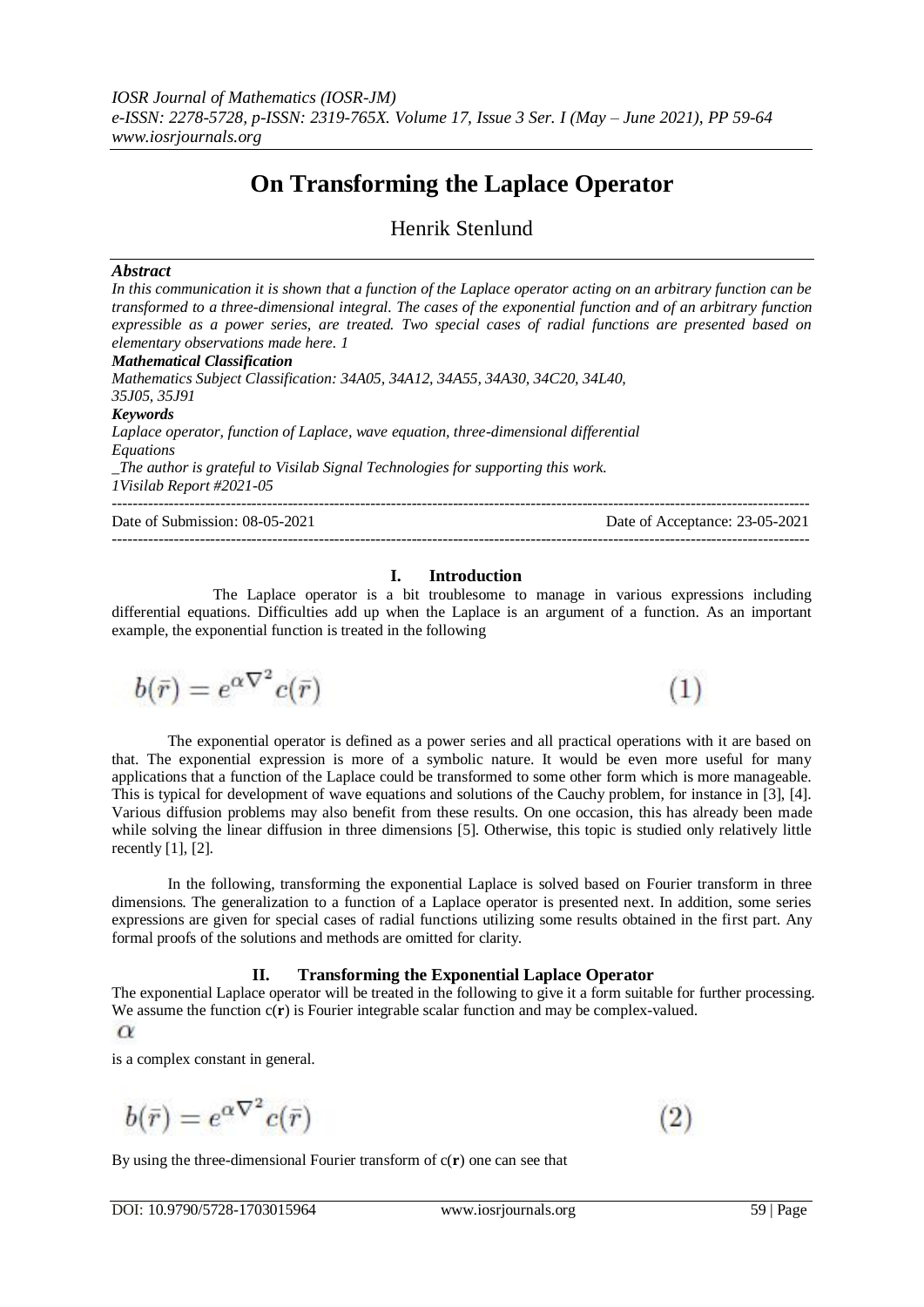$$
b(\bar{r}) = e^{\alpha \nabla^2} \int \frac{d\bar{k}}{(2\pi)^{\frac{3}{2}}} e^{i\bar{k}\cdot\bar{r}} \tilde{c}(\bar{k}) \tag{3}
$$

From vector analysis it becomes clear that since the

$$
\nabla^2
$$

acts above only on the coordinate **r**, one will get

$$
\nabla^2 e^{i\bar{k}\cdot\bar{r}} = -k^2 e^{i\bar{k}\cdot\bar{r}} \tag{4}
$$

which is not too hard to prove. Therefore the exponential operator can be expressed as

$$
e^{\alpha \nabla^2} e^{i\bar{k}\cdot\bar{r}} = \sum_{n=0}^{\infty} \frac{\alpha^n (\nabla^2)^n}{n!} e^{i\bar{k}\cdot\bar{r}} = \sum_{n=0}^{\infty} \frac{\alpha^n (-k^2)^n}{n!} e^{i\bar{k}\cdot\bar{r}}
$$
(5)

yielding

$$
e^{\alpha \nabla^2} e^{i\vec{k}\cdot\vec{r}} = e^{-\alpha k^2} e^{i\vec{k}\cdot\vec{r}} \tag{6}
$$

Therefore

$$
b(\bar{r}) = \int \frac{d\bar{k}}{(2\pi)^{\frac{3}{2}}} e^{i\bar{k}\cdot\bar{r} - k^2\alpha} \tilde{c}(\bar{k}) \tag{7}
$$

By reinserting the original transform one will get

$$
b(\bar{r}) = \int \frac{d\bar{r'}c(\bar{r'})}{(2\pi)^{\frac{3}{2}}} \int \frac{d\bar{k}}{(2\pi)^{\frac{3}{2}}} e^{-i\bar{k}\cdot\bar{r'} + i\bar{k}\cdot\bar{r} - k^2\alpha}
$$
(8)

The **k** integral is elementary and can be calculated to give

$$
b(\bar{r}) = e^{\alpha \nabla^2} c(\bar{r}) = \frac{1}{(4\pi\alpha)^{\frac{3}{2}}} \int d\bar{r'} e^{\frac{-|\bar{r}-\bar{r'}|^2}{4\alpha}} c(\bar{r'})
$$
(9)

The exponential operator has thus been converted to a three-dimensional integral over the whole volume of the function's domain. This result is known and derived by Fourier series producing the heat kernel.

# **III. Generalizing the Exponential Laplace Operator**

One can follow the steps of the preceding chapter while generalizing the exponential function to an arbitrary function of the Laplace. Other assumptions are the same as above and one will use some of the results obtained there.

$$
b(\bar{r})=f(\nabla^2)c(\bar{r})
$$

The three-dimensional Fourier transform of  $c(\mathbf{r})$  is used to get

 $(10)$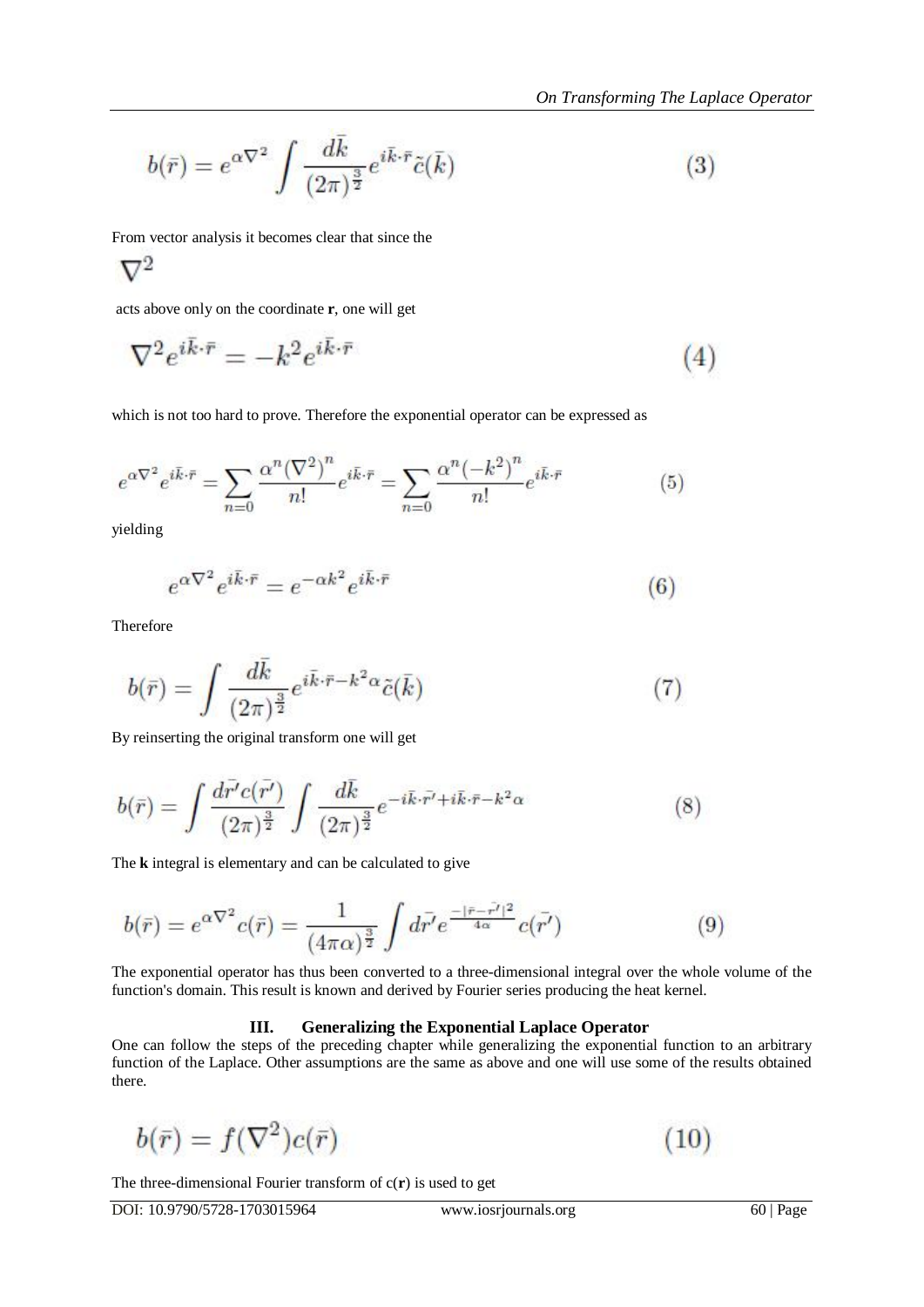$$
b(\bar{r}) = f(\nabla^2) \int \frac{d\bar{k}}{(2\pi)^{\frac{3}{2}}} e^{i\bar{k}\cdot\bar{r}} \tilde{c}(\bar{k}) \tag{11}
$$

Now it is assumed that the function f() has a MacLaurin series expansion which is a fair assumption for many functions.

$$
f(z) = \sum_{n=0}^{\infty} \frac{f_n z^n}{n!}
$$
 (12)

This expression sends a signal of caution since the argument z is here a differential operator. The function should not contain dependence of **r** in fn in such a way that it is compromising the operator. The reason is the non-commutability of these items and this will create huge difficulties in expanding the MacLaurin series. Any spatial dependence is preferred to be on the left side of the operator. For instance, the function below would be very complicated to handle while acting on a function.

$$
f(\nabla^2) = e^{r^2 \alpha \nabla^2 \frac{1}{r}} \tag{13}
$$

When it is expanded as a power series of terms

$$
(r^2 \alpha \nabla^2 \frac{1}{r})^n \tag{14}
$$

and operating on a function on the right, there will result uncomfortable cross terms.

The series expansion should also be converging, but as an operator expansion, that is nearly impossible to prove. In order to determine the convergence of the series, the terms should be studied while the operator is acting on the target function itself.

$$
f(\nabla^2)c(\bar{r}) = \sum_{n=0} \frac{f_n(\nabla^2)^n}{n!}c(\bar{r})
$$
\n(15)

Thus the target function becomes part of the convergence, which is a natural requirement. If the operator function can not be expanded as a converging power series, then the formal results may be false, leading to invalid expressions. The convergence must be valid throughout the infinite domain of the argument as required by the Fourier integrals. A Taylor series is applicable here too as long as the binomial does not contain any spatial dependence. The end result will be the same.

By applying the operator function to the exponential function, one is getting

$$
f(\nabla^2)e^{i\bar{k}\cdot\bar{r}} = \sum_{n=0} \frac{f_n \cdot (\nabla^2)^n}{n!} e^{i\bar{k}\cdot\bar{r}} = \sum_{n=0} \frac{f_n \cdot (-k^2)^n}{n!} e^{i\bar{k}\cdot\bar{r}}
$$
(16)

yielding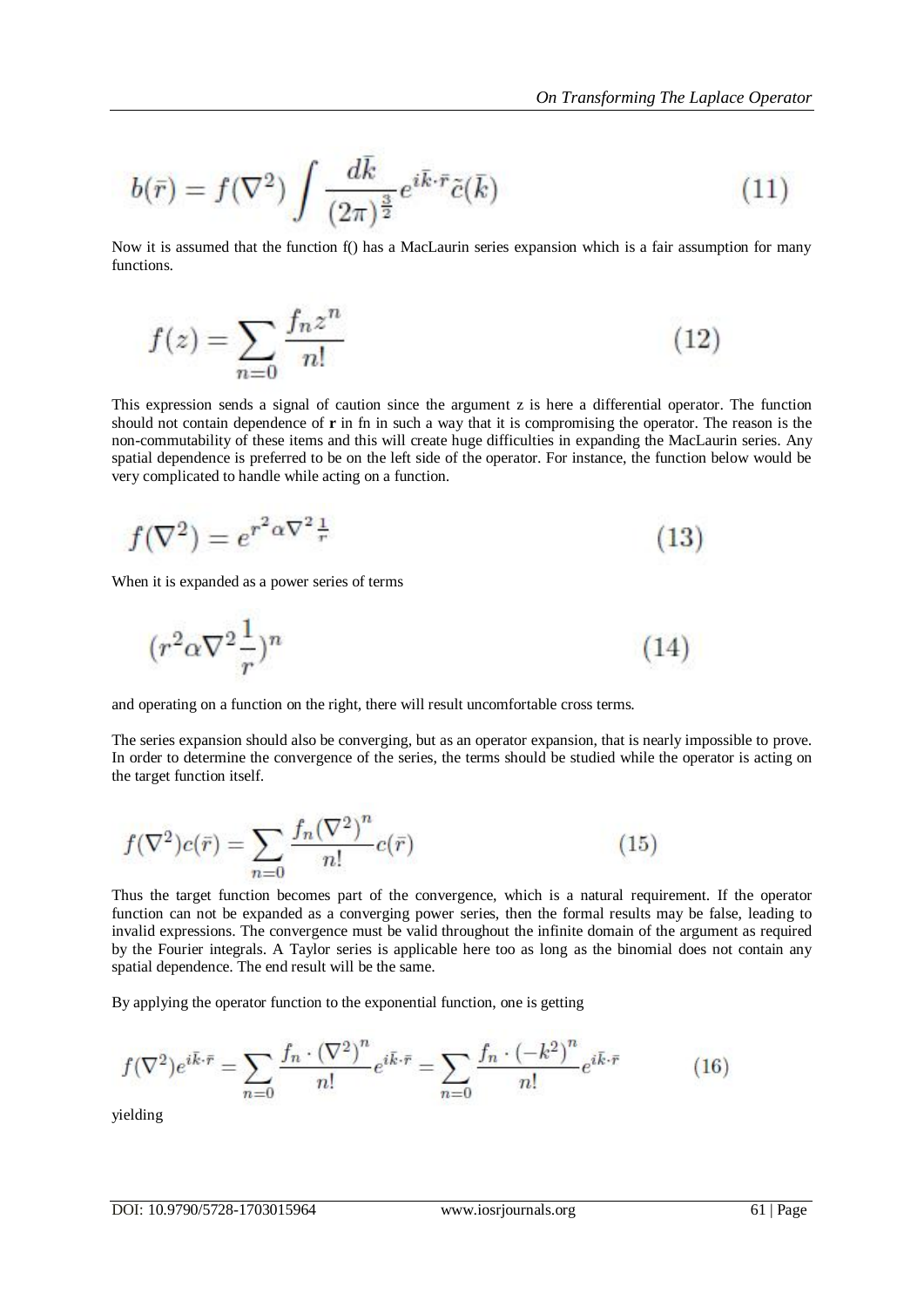$$
f(\nabla^2)e^{i\vec{k}\cdot\vec{r}} = f(-k^2)e^{i\vec{k}\cdot\vec{r}} \tag{17}
$$

It is assumed that the power series will converge. Thus

$$
b(\bar{r}) = \int \frac{d\bar{k}}{(2\pi)^{\frac{3}{2}}} e^{i\bar{k}\cdot\bar{r}} f(-k^2)\tilde{c}(\bar{k}) \tag{18}
$$

By reinserting the original transform one will get

$$
b(\bar{r}) = \int \frac{d\bar{r'}}{(2\pi)^{\frac{3}{2}}} \int \frac{d\bar{k}}{(2\pi)^{\frac{3}{2}}} e^{-i\bar{k}\cdot\bar{r'} + i\bar{k}\cdot\bar{r}} f(-k^2)c(\bar{r'})
$$
(19)

This will turn into

$$
b(\bar{r}) = f(\nabla^2)c(\bar{r}) = \int \frac{d\bar{r}'c(\bar{r}')}{(2\pi)^{\frac{3}{2}}} \int \frac{d\bar{k}}{(2\pi)^{\frac{3}{2}}} e^{i\bar{k}\cdot(\bar{r}-\bar{r}')} f(-k^2)
$$
(20)

The operator function is converted to a double three-dimensional integral over the whole volume of the function's domain acting on the target function. The inner integral is actually a three-dimensional Fourier transform of

$$
f(-k^2)
$$

Other requirements on the function f() are mild in addition to the aforementioned requirements on convergence of the power series. It is obvious that the first exponential case (9) is produced from this equation. This result is believed to be new. As a further generalization the function c(**r**) can be a vector function whose component functions are subject to the same requirements as above. This forces the b(**r**) to be a vector function as well.

# 3.1 A Simple Example of a Function

As a one-dimensional example is shown the following. The result in the preceding section can be flattened to one dimension as

$$
f(\frac{\partial^2}{\partial x^2})c(x) = \int_{-\infty}^{\infty} \frac{dx'c(x')}{2\pi} \int_{-\infty}^{\infty} dk e^{ik(x-x')} f(-k^2)
$$
 (21)

Flattening is done by observing that there is no dependence on y, z and the inner integrals become Dirac delta functions. The example is the following operator acting on the function c()

$$
e^{b\frac{\partial}{\partial x}}c(x) \tag{22}
$$

This can be seen as a function

$$
e^{b\sqrt{\frac{\partial^2}{\partial x^2}}}c(x) \tag{23}
$$

Thus one will have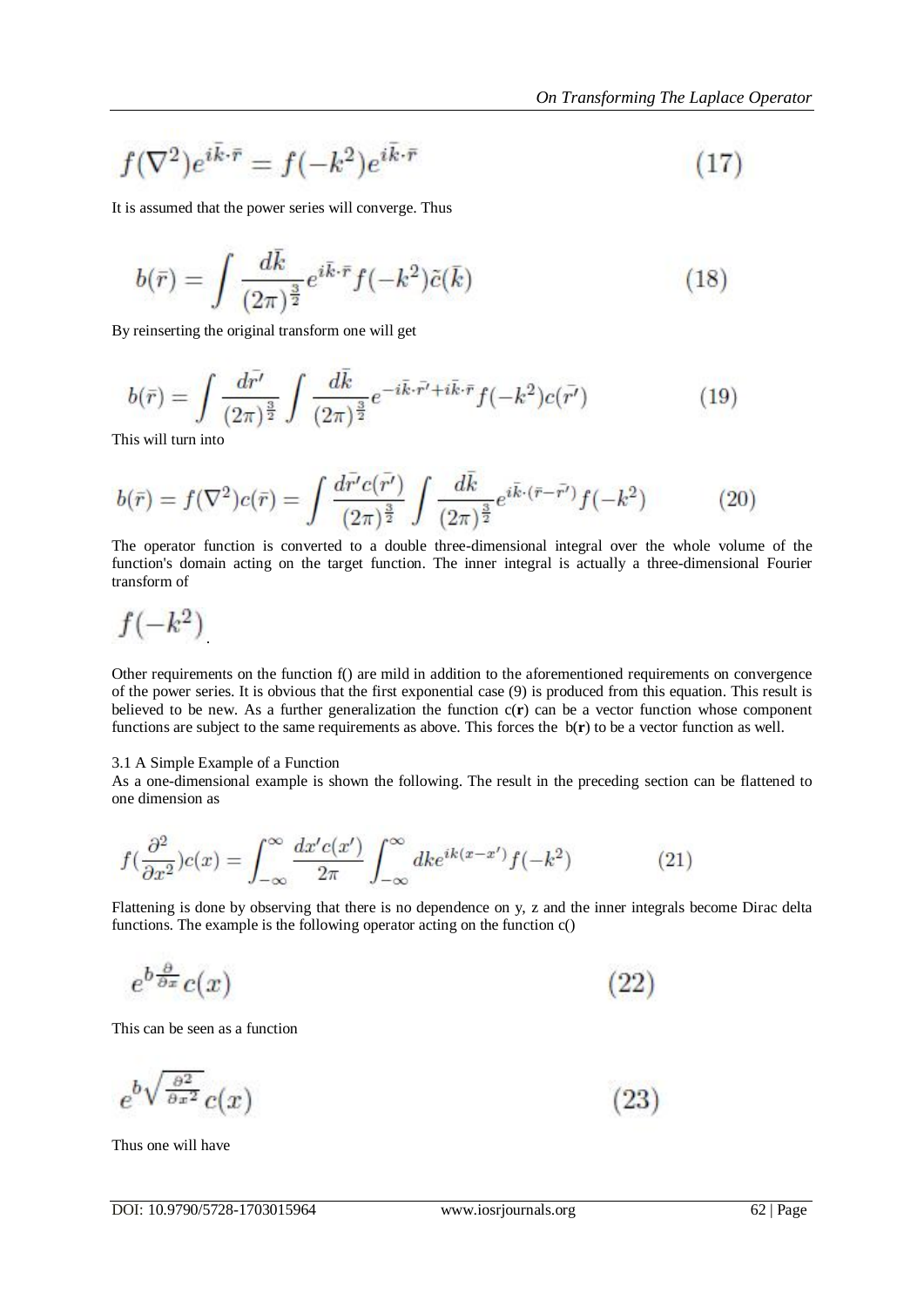$$
f(-k^2) = e^{ibk} \tag{24}
$$

$$
e^{b\frac{\partial}{\partial x}}c(x) = \int_{-\infty}^{\infty} \frac{dx'c(x')}{2\pi} \int_{-\infty}^{\infty} dk e^{ik(x-x'+b)}
$$
(25)

The latter integral becomes a delta function too, leaving

$$
e^{b\frac{\partial}{\partial x}}c(x) = \int_{-\infty}^{\infty} dx' c(x')\delta(x - x' + b) = c(x + b)
$$
 (26)

This is a familiar result from applying the differential operator in equation (22).

# **IV. Series expressions in Some Special Cases**

4.1 Action of the Exponential Laplace on a Power of Radius

In the following, some expressions are developed giving alternate forms for the exponential operator. The exponential is expanded as a power series and the target function is a power of the radius r.

$$
e^{\beta \nabla^2} r^k = \sum_{n=0}^{\infty} \frac{\beta^n (\nabla^2)^{n-1}}{n!} \nabla^2 r^k \tag{27}
$$

From vector analysis it is well known that

$$
\nabla^2 r^k = (k+1)kr^{k-2} \tag{28}
$$

Using this one can obtain the following

$$
e^{\beta \nabla^2 r^k} = \sum_{n=0}^{\infty} \frac{\beta^n}{n!} (k+1)k(k-1)(k-2)...(k-2n+2)r^{(k-2n)} \tag{29}
$$

The factorial function can be taken into use

$$
x^{(m)} = x(x-1)(x-2)...(x-(m-1))
$$
\n(30)

with

$$
x = k + 1, m = 2n - 1 \tag{31}
$$

Further, the factorial function has a representation in terms of Stirling's numbers of first kind

$$
x^{(m)} = \sum_{1}^{m} S_{1i}^{m} x^{i}
$$
 (32)

giving

$$
e^{\beta \nabla^2} r^k = r^k (1 + \sum_{n=1}^{\infty} \frac{\beta^n r^{-2n}}{n!} \sum_{i=1}^{2n} S_{1i}^{2n-1} (k+1)^i)
$$
 (33)

DOI: 10.9790/5728-1703015964 www.iosrjournals.org 63 | Page